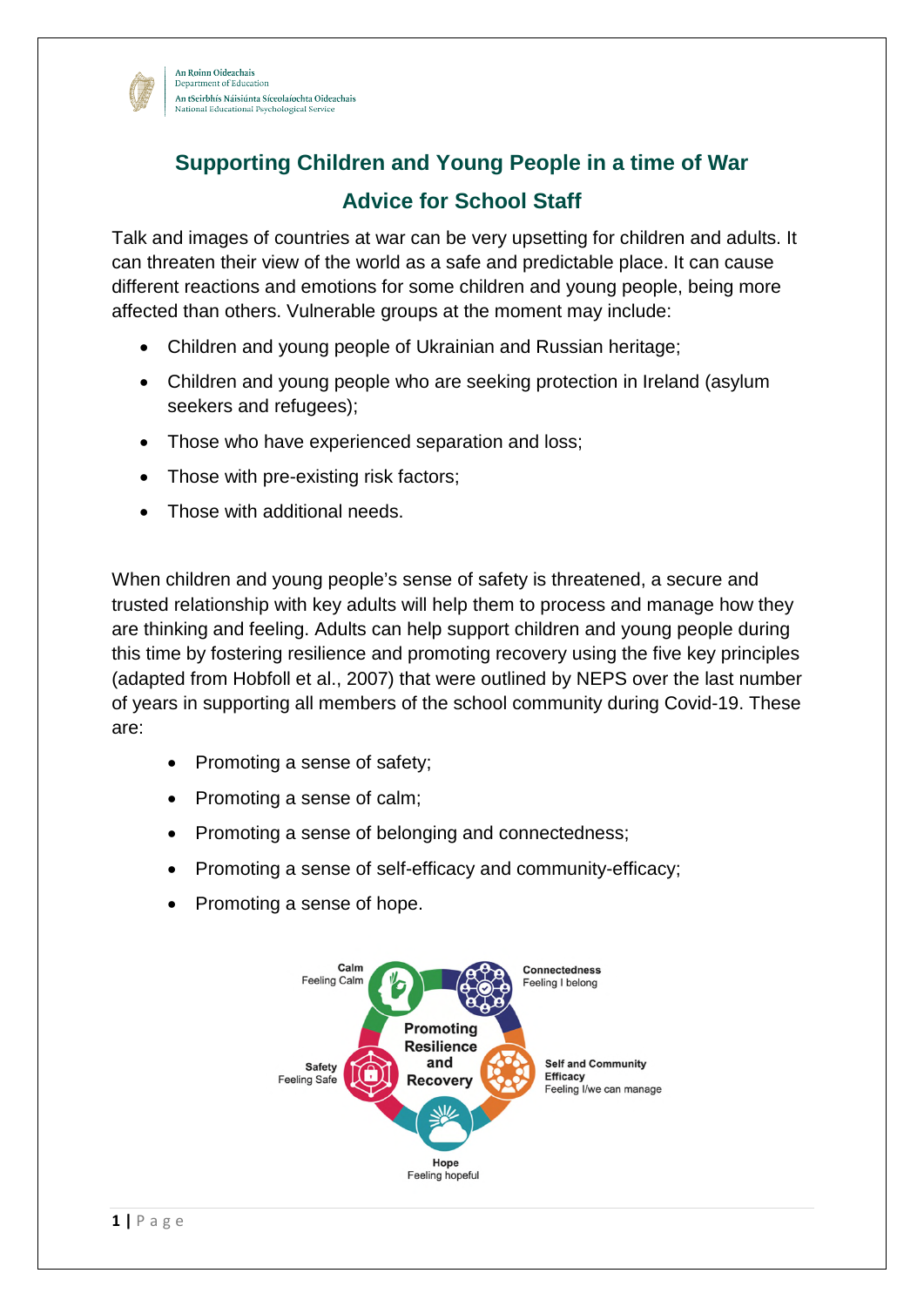

An Roinn Oideachais Department of Educatio An tSeirbhís Náisiúnta Síceolaíochta Oideachais National Educational Psychological Service

Bearing these five principles in mind adults can support children and young people to navigate worrying and uncertain times in the following ways:

- **Model a sense of calm** Children and young people look to the adults in their lives to guide them on how to cope with worrying and stressful events. If the adults in a child or young person's life are overly worried, their anxiety may rise. Equally, when adults are calm it helps to reduce children and young people's anxiety.
- **Tend to your own wellbeing needs** Remember you are an important support to children and young people at this time. Be mindful of how your own wellbeing and how you are feeling and take steps to manage your own selfcare. See supports available from the EAS service Spectrum Life [here.](https://www.gov.ie/en/service/23acf5-employee-assistance-service/)
- **Maintain routines**  Supporting them to maintain everyday routines and engage in activities that they enjoy will help to reduce any stress or anxiety.
- **Give information in reassuring ways** Children and young people will have different understandings of what is going on, without the facts, they often imagine situations far worse than reality. They need factual, age appropriate information about the war in Ukraine. Let their questions and their age guide as to how much information to provide.
	- o Very **young children** need brief, simple information and reassurance that they are safe and that the people they care about are safe.
	- o **Older children** may need help to separate reality from rumour and fantasy. Having the facts can help them feel a sense of control. They may also be concerned with their mortality, fairness and moral and/or ethical issues. Give them space and opportunity to discuss these in a supportive and safe way.

*Be aware of what you are saying if talking to other adults about the war in the company of children and young people.* 

- **Limit media exposure** Limit what they see and hear on the news, images and reporting of war can be upsetting and frightening.
- **Foster a sense of control** Encourage children and young people to think about small ways they might help: e.g. fundraising.
- **Be mindful of difference** Adults can influence how children and young people view or react to others. Be compassionate in your actions and your talk and avoid prejudice or stereotyping of people based on their nationality.
- **Monitor vulnerable groups** For the vulnerable groups listed above watch for signs of distress or anxiety e.g. clinginess or attention seeking behaviour.